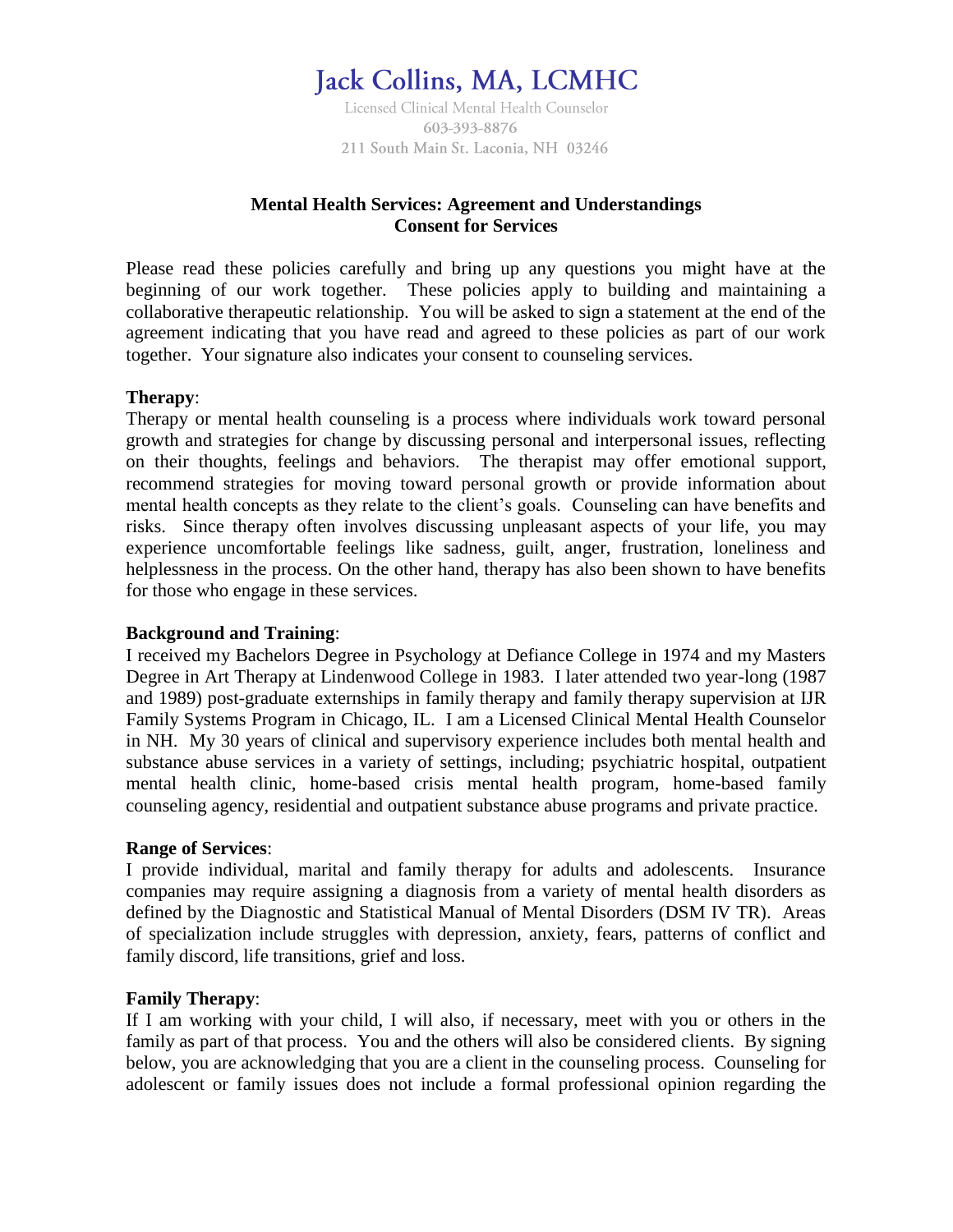fitness of an individual parent or opinion regarding the custody of a child with one parent over the other. Offering such an opinion would constitute a dual role and I avoid this duality.

## **Professional Consultation**:

I often seek assistance from my colleagues, especially those who may have an expertise in areas that arise in my work with clients. It is possible that I may share information about you with a colleague for the purposes of better serving you. I avoid using any identifying information whenever possible.

## **Limits of Availability for Emergency Coverage**:

I am available by calling my office number or by leaving a message on my voicemail at any time. I will return the call as soon as possible. If I am not available and there is an emergency, please contact your local emergency room or physician. I do not provide 24 hour emergency coverage.

## **Board of Mental Health Practice**:

I am a Licensed Clinical Mental Health Counselor in New Hampshire (#583). I am held accountable to the Board of Mental Health Practice, and follow the ethical guidelines of the American Mental Health Counseling Association, National Board for Certified Counselors. A copy of the NH Mental Health Bill of Rights is included with this document. If you believe you have been mistreated or that your client rights have been violated during the course of our work together, you may discuss it with me immediately and you may file a complaint with the NH Board of Mental Health Practice at 49 Donovan Street, Concord, NH 03301.

## **Medical Exam**:

In signing on for counseling, you are agreeing to have a physical exam by a medical practitioner within six months of starting our work together. You will be asked to grant permission for me to consult with your medical practitioner to be sure that physical causes for emotional or interpersonal difficulties are ruled out.

## **Confidentiality**:

Confidentiality in my work with people is central in building trust in the therapeutic relationship. I will share information with specific people at the request of my clients, and after obtaining their informed consent, usually in writing. I generally like to consult with others providing support for my client but it is the client's choice whether or not I do so. In addition, all client records are kept in a private, locked file to maintain full confidentiality.

## **Confidentiality Policies are altered under the following circumstances**:

If there is an immediate and compelling concern for the safety of my client, I am required to notify other people (such as immediate family members, relatives, school administrators and/or the police) who would be in a position to encourage my client's safety.

b) If my client states that there is someone whom they wish to harm, or whose property they wish to destroy, and in my professional opinion I believe there is a danger that the threat may be carried out, I am required to warn the potential victim and/or the police of the stated intentions. This duty extends to warning potential victims of unsafe sexual practices by someone who is HIV positive.

c) If I am aware of or suspect abuse or neglect of a minor, elder or incapacitated adult, I am mandated by the State of New Hampshire to report these issues to the Division of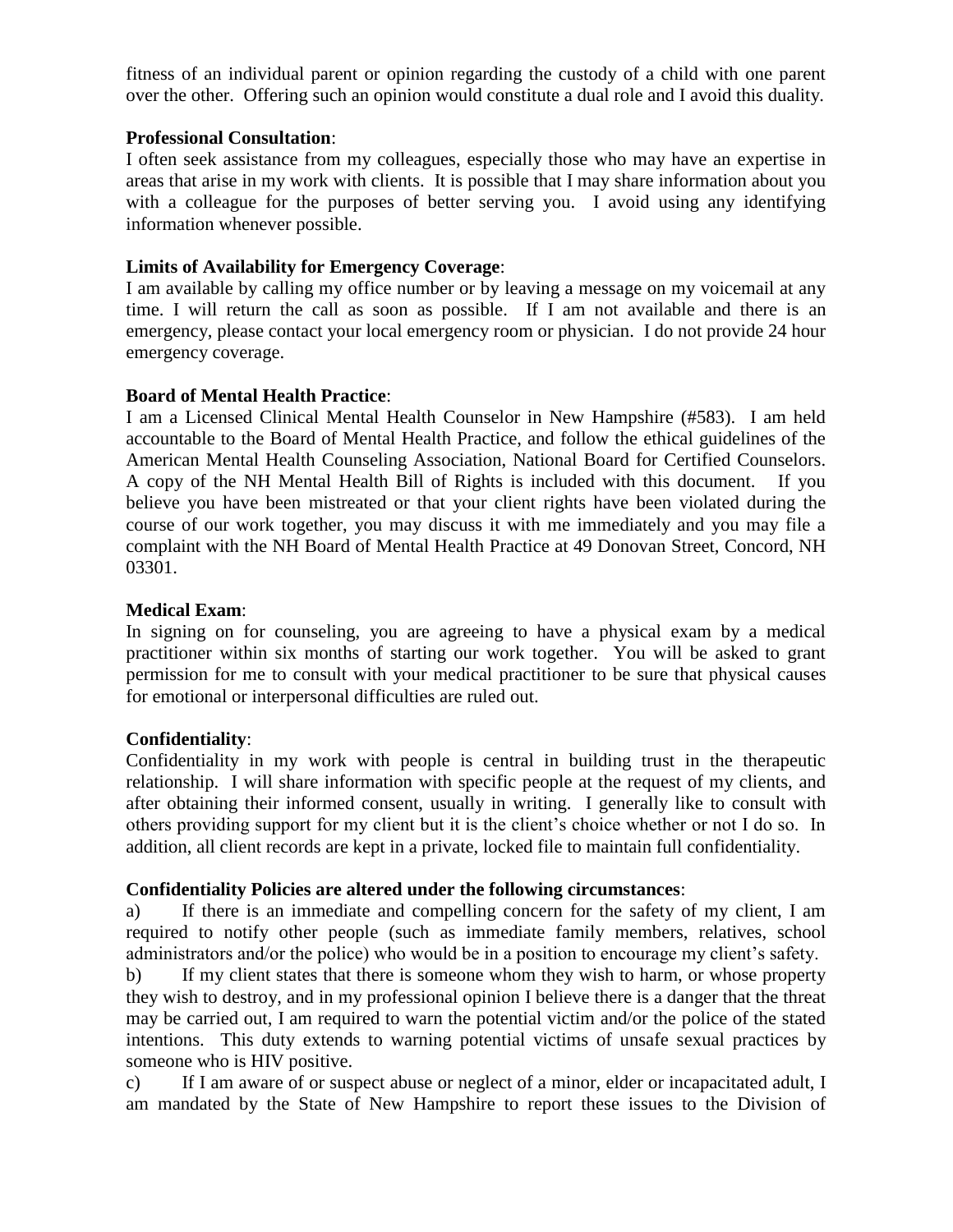Children Youth and Families, Department of Elderly and Adult Services or the appropriate agency for the individual in question.

d) Because I am a licensed clinician, the information you disclose is privileged much like attorney/client privilege. However, if my written records are subpoenaed or I am subpoenaed to testify in Court, I will be compelled to do so.

e) If a third party such as an insurance company or Medicaid is paying for these services they will require that I submit a formal diagnosis for each client. I will make every attempt to discuss diagnoses with my clients prior to submitting them to insurance companies for payment.

f) If my client's insurance carrier wishes a copy of the written clinical record in order to determine eligibility for a claim, I am required to send them the complete record. When you sign an insurance policy, you sign over the right for the insurance carrier to review claims and notes.

## **Fees and Payments**:

a) The fees for my services with families and individuals are charged at the rate of \$115 per hour of time spent working face to face. Counseling sessions are typically  $50 - 60$  minutes long.

b) Time spent working for you outside of face to face contact will also be charged at a rate of \$60 per hour. Examples of this are reviewing files and court documents, writing reports, phone contact with clients or collaterals and court appearances. Insurance companies may not cover any of these services. Therefore, the client will be expected to pay separately for this service.

## **Cancellations and missed appointments**:

I require 24 hours notice prior to canceling a scheduled appointment. Clients will be charged the hourly fee if they cancel with less than 24 hours notice. Please note that insurance companies will not pay for services that have not been rendered. Therefore, it is the client's responsibility for paying fees in such situations. Exceptions to this include medical emergencies or weather conditions which create safety issues with transportation.

## **Unpaid balances**:

Unpaid balances will be sent to a collection agency after termination of treatment if a payment plan is not in place or payment is not being made.

## **Inappropriate Contact**:

To maintain a high level of ethical practice as a licensed therapist, I do not pursue friendships, social relationships, nor do I have sexual relationships with clients.

## **Benefits and Risks of Treatment**:

Clients may experience a high level of emotion during therapy sessions. The processing that begins during a therapy session may continue to be processed by the client following the session. Clients may experience dreams or other recollections related to the material discussed at the time. It is possible that unresolved memories may arise as a result of our work together. After successful therapy, clients find that they develop an improved ability to manage problems and cope with emotional situations in their lives. Improvement in the quality of interpersonal relationships is likely.